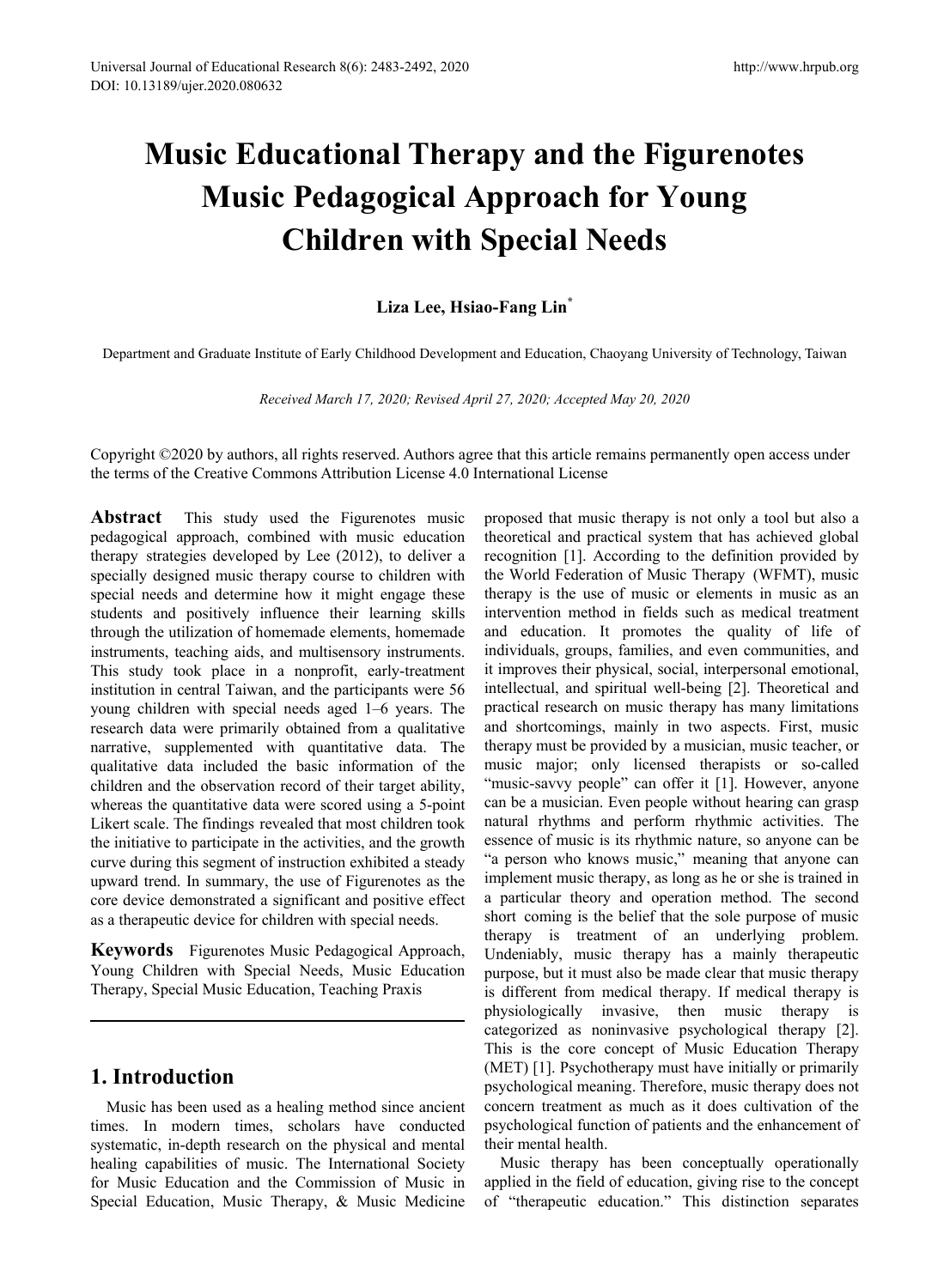music therapy from music education. As mentioned, music actually has a healing effect through education. Therefore, it is "education" before "therapy." Moreover, music does not affect the function of "education" for patients, even if it does not have the effect of "therapy," but if practitioners only focus on "therapy" and ignore "education," then they may not achieve both [1]. In other words, music therapy should prompt patients to change their cognitive models, self-concepts, interpersonal relationships, and spiritual pursuits, which are educational functions. In summary of the findings of previous related research, the positive effects of music on children with special needs are as follows: 1. Promotes communication and expression: Storr [3] believes that music is a means of communication and self-expression. For children with severe disabilities in particular, music can be one of the few means of interaction with others; 2. Promotes social opportunities: [4] The incorporation of music can help children confirm their sense of connection to their environments and others. People with physical and mental disabilities can share with each other by taking turns playing percussion instruments; 3. Establishes confidence: Children with special needs can feel satisfied and have rewarding experiences while participating in music activities designed to increase their self-confidence[5];4.Enhances the experience of music appreciation: Thompson [6] believed that music educators could benefit children with physical and mental disabilities by interacting with them to enable them to experience music and develop musical skills; 5. Promotes movement development: Music activities are a combination of music and activities. Music can promote the development of consciousness, help children with disabilities to concentrate, and improve coordination and physical functions [7].

Special education is highly developed in the Finnish educational system. The Resonaari Special Music Centre in Helsinki, Finland has a music school for people with special needs. Figurenotes is a music pedagogical approach proposed by Finnish music educator Kaarlo Uusitalo in 1996, mainly to create opportunities for people with special needs to participate in music activities [8]. In Resonaari, all learning courses are adjustable and flexible according to different and individual needs[9, 10, 11]. The institution also hosts research and development work, employs staff to produce material and organize courses, provides complementary education, and maintains a network for professionals, associations, polytechnics, and universities in Finland and abroad [12]. The notation information is marked through colors and shapes. Figurenotes uses colors and shapes familiar to the child to replace the standard notation symbols to allow them to play music more easily. Additionally, Figurenotes uses textbooks and teaching aids that correlate to the Figurenotes colors and shapes and employs a self-made instrument representing the seven colors (red, brown, gray, blue, black, yellow, and green) of the note scale, so that the child can play an instrument in the course. The goals of this innovative teaching model are to improve the child's reaction and concentration and to enhance all aspects of his or her performance ability. [7] believes that teachers must modify and adjust their teaching methods when addressing the needs of physically and mentally disabled individuals so that students can still have musical experiences even when they are physically and mentally disabled. The purpose of this teaching method is not only for children to be able to play a complete song but also for them to learn in the process.

## **2. Materials and Methods**

The study participants were young children with special needs. Before teaching, the Individualized Support Program and observation records of each child were checked in advance to understand the physical and mental development of each child. This study employed the MET and Figurenotes teaching methods, combining two pedagogical approach theories and models to guide the children's physical and mental development with a rich curriculum design. The intent was to cultivate the tacit understanding of the teaching team, improve the music ability and teaching practice experience of the teaching staff, and make more comprehensive the skills that the teaching staff have as professional early childhood educators.

#### **2.1. Data Source and Sample**

This study took place at a nonprofit, early-treatment institution in central Taiwan, and its sample included 56 young children with special needs aged from 1–6 years old. The students were separated into five daycare classes. The five classes were known as the Rainbow class(13 children), Sweet class (13 children), Beibei class (6 children), Happy class (12 children), and Kiss class (8 children). The children of the Rainbow class had multiple severe disabilities, and most children could not control their physical activities and relied on others to assist them with basic intellectual tasks. Most of the other four classes contained children with delayed development, some of them with moderate to mild retardation or with physical disabilities. The status of sensory perception, cognitive development, language development, psychological development, communication ability, self-care and social adaptation in each class are explained as follows.

The 13 young children in the Rainbow class had the following health statuses: two had severe disorders and cerebral palsy; one had limbs with involuntary muscle jumping and epilepsy symptoms; one used a hearing aid and had epilepsy symptoms; one had developmental retardation; one had infantile cerebral palsy (limb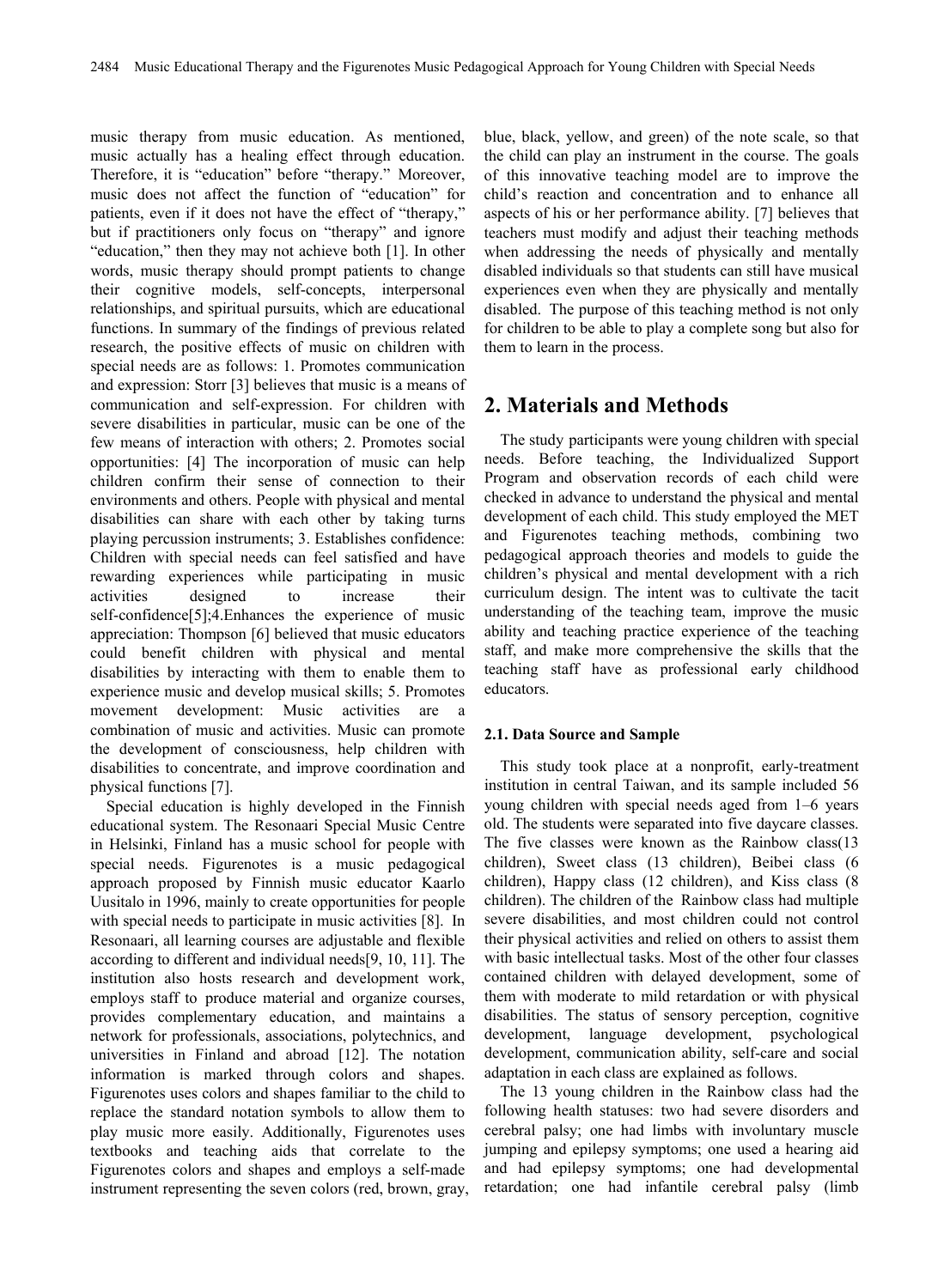paralysis); one had microphthalmia in the left eye and no right eye; one had extremely severe disorders and epilepsy symptoms; one had moderate disorders, broad beans, infantile cerebral palsy (enlarged ventricles) and epilepsy symptoms; one was hypertonic; one had limited joint mobility; one had cerebral palsy; one had low muscle tone and 11th-pair chromosomal abnormalities; and one had extremely severe type 1 and type 7 disorders and no language abilities.

The Sweet class comprised13 young children with the following health statuses: one had autism and developmental retardation, slow brain development, and moderate mental retardation; two had mild mental impairment; two had language developmental retardation; one had no language ability; one had mild developmental retardation and required the use of orthopedic insoles; one had receptive/expressive mixed language development retardation; one had epilepsy and developmental retardation; one had congenital spina bifida and hydrocephalus; one had epilepsy and developmental retardation; one had congenital spina bifida with hydrocephalus; one had Down syndrome; one had a moderate mental disorder, high hyperopia, right eye amblyopia, and encephalitis; one would sometimes have allergic reactions to egg foods and exhibit redness around the lips.

The Beibei class comprised six young children with the following health statuses: four with developmental retardation; one was repulsed by unseen food and exhibited picky behavior regarding the consumption of meat; and one had hyperopia and hearing deficiency (20 dB).

The Happy class comprised 12 young children with the following health statuses: one had brain damage and developmental disorders; three had epilepsy; one had infantile autism and mild mental retardation; one had an eating disorder and disliked all foods except those with a single, dominant taste; two had amblyopia and strabismus; one had serious eclipse behavior; two had good physical and mental condition; one had physical disorders.

The Kiss class comprised 12 young children with the following health statuses: One had visual impairment and PHPV permanent vitreous hyperplasia; one had developmental retardation with abnormal language development and autism; and six had developmental retardation.

In addition to the overall performance of the five classes, that of one young child in particular was assessed. She was a 6-year-old child in the Happy class named YunYun, whose disability category was developmental retardation. Her health conditions included amblyopia and strabismus, and her recovery after surgery was good. The study coincided with the waiting period for a doctor for postoperative evaluation, during which time it was noted that when drinking water, the child was vulnerable to choking. In terms of health, she had amblyopia and

strabismus; these issues involved problems with visual sensory perception, which translated to poor performance on the right side of her body and resulted in uncoordinated bilateral integrated movements during gross motor movements. Other symptoms that were observed included excessive straightening of the chest and waist in the trunk posture, which led to muscle imbalance and loss of muscle control. In terms of communication, the child could use complex sentences to express key points of events or tell stories, and events in familiar contexts could be described in simple terms. Cognitively, she demonstrated an overall lack of attentiveness and high distractibility.

#### **2.2. Teaching Research Design and Teaching Material**

This study was based on two theories of instructional design: MET and Figurenotes. The teaching content was divided into six stages: The Hello Song and Attendance Song, music stories, music activities (incorporating multiple rhythms and matching instruments), soothing songs (played while children were lying on the floor to alter their emotional state), and goodbye songs. This teaching content was designed according to the development of children's abilities in each class and utilized the seven colors of Figurenotes (see Figure 1) as the main axis of activity development. This content, combined with designed musical elements, was used to cultivate the children's ability to process auditory, visual, and tactile stimuli. Through music therapy, the children could interact with music and produce spontaneous behaviors.



**Figure 1.** The seven colors of Figurenotes

The teaching design of this study emphasized formulating teaching goals according to the abilities and needs of the children in each class. The teaching goals are positioned in the three dimensions of communication, music, and activity ability of the children. The researchers recorded the performance of the children in each of the three dimensions and scored them according to their individual abilities. Each case was cross-recorded by three observers and supplemented by the teachers' observation records to conduct multiple data cross-comparisons and thus confirm the reliability and validity of the research objectivity. Finally, the observation records were used for integration and analysis.

The music story of the course was "Colorful Fairy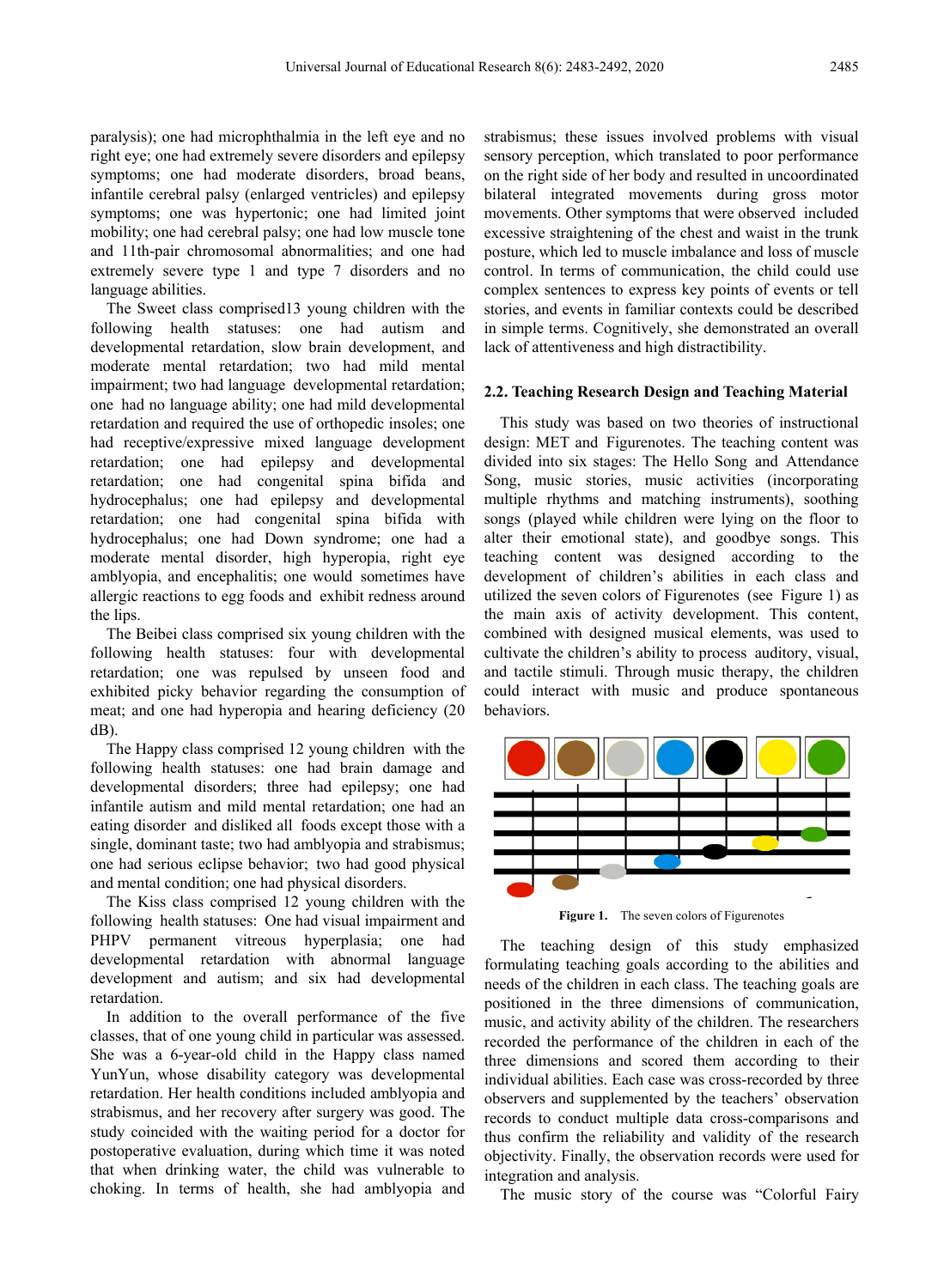Kingdom" [1]. Throughout the story, the children were taught to recognize the seven colors of Figurenotes and change the seven colors into seven different fairies. Each of the seven colors represented a different pitch and a different pattern to imitate and tap while following the instructor and adding rhythm. Through imitation and tapping, children learned different rhythm types. Musical instruments were used to deepen the children's impressions and cognition of colors and to develop their fine motor skills. In addition to the fairy spirits imitating and tapping in the story, we added four nursery rhymes, namely "Two Tigers," "London Bridge Is Falling Down," Mary Had a Little Lamb," and "When We Are Together." The children were permitted to operate the instruments and play. With the use of familiar nursery rhymes, children were more involved in the curriculum.

Music stories were presented in a variety of ways, such as by acting, using a story apron with hand puppets, and reading large books to foster the children's learning focus and interest, trigger their learning motivation, and use music as a medium in the curriculum. Music activities with a variety of musical elements, such as changing tempo, instruments of different sizes, and stop-and-go exercises, promotes the development of children's large and small muscles and encourages physical movement. Various materials were used to make multiple teaching aids to reduce the children's tactile sensitivity and enrich the content of the curriculum to stimulate their senses.

The MET teaching course added the Figurenotes teaching method, which allowed children with different symptoms to rehearse and partake in music performances to exhibit their learning results. The teaching period was 15 weeks with one30-minute session per week. The course was divided into phases: weeks 1–5 were Phase I; weeks6–10 was Phase II; and weeks 11–15 were Phase III. Researchers, observers, and preschool teachers made contributions. The researcher was the instructor, and three fourth-year college students assisted with recording teaching observation.

#### **2.3. Data Assessment and Evaluation**

The research data were primarily based on a qualitative narrative, supplemented by quantitative data. The qualitative data included the basic information of the children and the observation record of their target ability; the quantitative data were scored on a 5-point Likert scale. The scores used to represent the children's participation in musical activities were 1(never), 2(rarely), 3(sometimes), 4(often), 5(always). Observers entered the teaching location after training, and they used cross-observation to record the children's performance in class from an objective perspective. The observation form was designed by the researchers, and the observation items were divided

into three categories: 1. communication ability; 2. action performance (physical movements); and 3. music.

## **3. Results**

#### **3.1. Comprehensive Performance of All Children**

### 3.1.1. Comprehensive Performance of the Rainbow Class

At the beginning of the course, because of the reorganization of classes by the institution, young children needed to adapt to having new classmates, and some newer students were not familiar with the content of the course. One new student had bad memories of singing, so he cried frequently in the first and second phases of the study, but the crying situation was substantially ameliorated in the last phase.

The following observations were recorded regarding the three dimensions (communication ability, action performance, and music). In terms of communication ability, young children were unsuited to and unfamiliar with the curriculum in Phase I, and they did not respond to the directions of the instructor. By midterm (Phase II), the children had made substantial progress, from no response to being able to understand but requiring assistance to complete the tasks in the lesson. Children with higher function could understand the instructions and follow them independently in Phase III. In terms of physical movements, in the beginning phase of the curriculum, young children exhibited little response to the instructions because of their physical conditions and the inadequacy of the curriculum. By midterm, the children's physical functioning had greatly improved. Although they could not fully perform the correct movements, they could understand the movement instructions. Children with greater skill could understand the instructions and make the correct movements. In terms of music, students in the Rainbow class were unable to sing loudly like other children, but they could use body movements and instruments to express changes in music. In Phase I, the young children did not clearly understand the operation of musical instruments, but they could clap their hands to express changes in music. In Phases II and III, children with higher functioning could play percussion instruments on their own and also use their limbs to express changes in music. Other children could also use musical instruments, with some assistance, to express these changes. The Rainbow class included severely disabled children. After 15 weeks of the course, they had made meaningful progress, and their participation levels in the courses had also improved. A few children could be reminded to complete tasks independently. The group's overall performance is illustrated in Figure 2.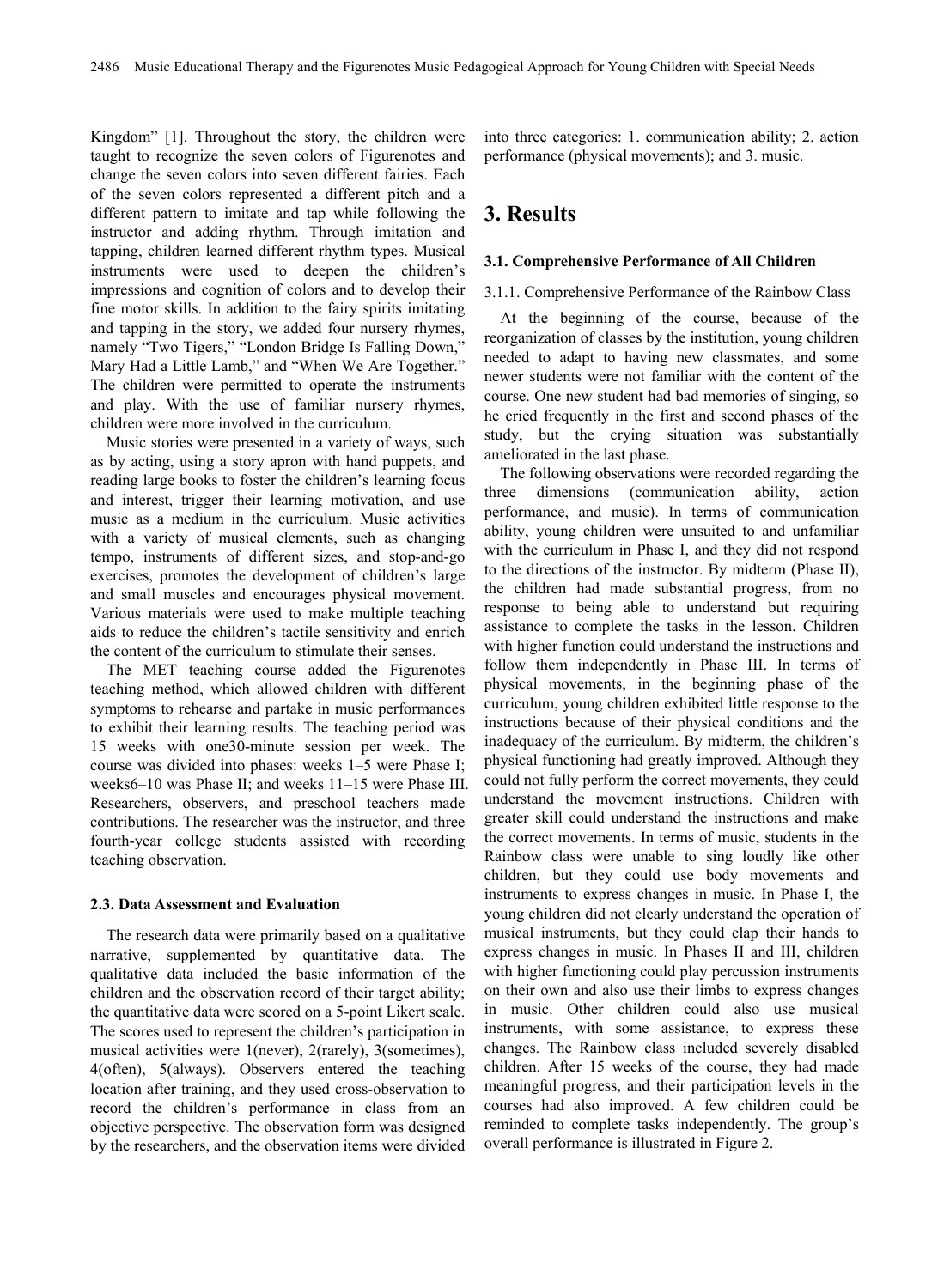

**Figure 2. C**omprehensive performance of the Rainbow class in three dimensions in the MET and Figurenotes teaching method



**Figure 3.** Comprehensive performance of the Sweet class in three dimensions in the MET and Figurenotes teaching method

#### 3.1.2. Comprehensive Performance of the Sweet Class

The Figurenotes teaching method was added this semester, so children needed to adapt to the teaching model. At the beginning of the lesson, most of the children were emotionally agitated and unable to respond to instructions. After a few weeks of class, most children could adapt to the content of the curriculum. Their emotions were also more stable than in the earlier stage, although occasional help was needed to stabilize their emotions.

In all three dimensions at the beginning of the course, most young children were interested in the music story but could not respond to the directions given by the instructor. During music activities, some young children did not refrain from beating the musical instrument after receiving it. The mood of the whole class was more restless, and they could not listen to the instructions given by the teacher. In the later phase of the lesson, most young children were able to respond to the directions given by the instructor and could verbally answer questions in

complete sentences. They were more able to listen to the instructions given in response to the hitting of instruments. Learning performance exhibited a downward trend in the later period because the children left to practice the graduation ensemble in the auditorium. Therefore, when the instructor gave directions, some children could not focus. Children in the Sweet class in this semester exhibited slight improvement in the last phase. The children could respond to individual instructions given by the instructor. In the early stage of the curriculum, the teaching assistant had to constantly remind the majority of the children to settle down. Later in the curriculum, some children required reminders from the faculty to secure the lesson. Each week's course content involved different instruments and rhythms, which encouraged the children to practice continuously. After repeated practice and learning every week, most children had made significant progress. The overall performance is illustrated in Figure 3.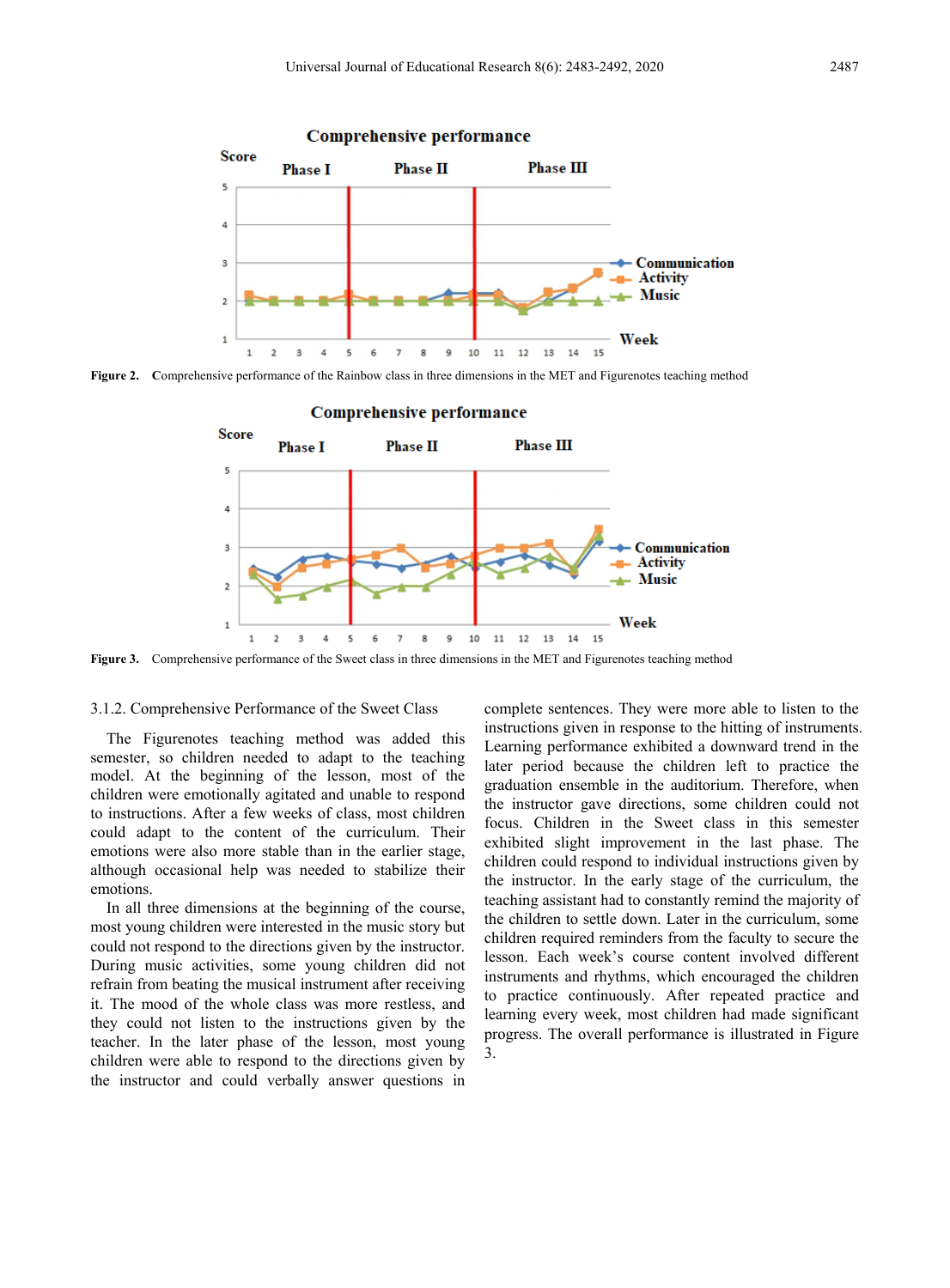

#### **Comprehensive performance**

**Figure 4.** Comprehensive performance of the Beibei class in three dimensions in the MET and Figurenotes teaching method

#### 3.1.3. Comprehensive Performance of the Beibei Class

At the beginning of the course, the class contained new students who were unfamiliar with the teaching staff. Many of these children felt anxious and cried. In terms of communication, these children demonstrated low participation in the course and emotional instability in the early stage. In the Hello Song and Attendance Song, most children needed reminders and assistance from helpers to complete the instructions given by the teaching staff. In the music story, only a few young children could respond to the teacher. After a few weeks of the course, the children's progress could be observed. Most of the children could follow the teacher's demonstrations and sing, and even children who were usually less responsive could participate and respond to the teacher. In the Goodbye Song, only a few children responded to the teacher in the early phase, but after a few weeks of the course, most children were able to wave their hands, say goodbye to the teacher, and speak according to the instructions. In terms of physical movements, at the beginning of the course, children were still adapting to the new teaching team. For the Hello Song, most children did not respond to the instructor; for the Attendance Songs, most children needed reminders and assistance to perform the movements, and only a few could respond to the teachers' questions. After midterm, most of the children were highly engaged and had demonstrated the ability to act independently or with assistance. Only a few young children followed the movements in the songs. By the middle of the lesson, one or two young children in the class were consistently learning and could follow the instructor's directions. Overall, compared with communication and physical movement performance, the music learning performance for this group was less satisfactory.

Throughout the entire course, the children gradually became familiar with the curriculum model, their participation in the class gradually increased, and their interactions with the teachers improved. When the content of the course changed, it was observed that young children did not exclude new musical instruments or fairies, and they could also participate in music stories. In music activities, they could manipulate musical instruments either autonomously or with assistance. The degree of participation was high. The results for this group suggest that through the MET teaching model, children can slowly develop and progress in subtle ways. The overall performance is illustrated in Figure 4.

#### 3.1.4. Comprehensive Performance of the Happy Class

The comprehensive performance results from the combination of music education theory and the Figurenotes music course. In Phase I, most of the children were still adapting to the class and its structure. The children's reactions in class were to look at the teacher but not follow the teacher's actions and not respond as prompted. In the middle of the course, the "Two Tigers" song was introduced and repeatedly practiced. To determine which instruments the children were more responsive to, the teacher switched instruments in each class, using instruments such as the tambourine, sound brick, and xylophone. Sometimes children did not respond to specific instruments, were attracted to new instruments, or did not focus on the teacher. Consequently, the growth curve in the middle of the term was unstable. In the later stages of the course, the children gradually became familiar with the "Two Tigers" song, which the student could either perform or watch being demonstrated by the teacher. Most children took the initiative to participate in the activities, and the growth curve in the last phase exhibited a steady upward trend. In week 13, the first ensemble was performed, the class location was changed, and some classes were combined. Therefore, the children did not adapt immediately; consequently, the overall performance curve declined. The comprehensive performance trend of the Happy class in three dimensions is exhibited in Figure 5.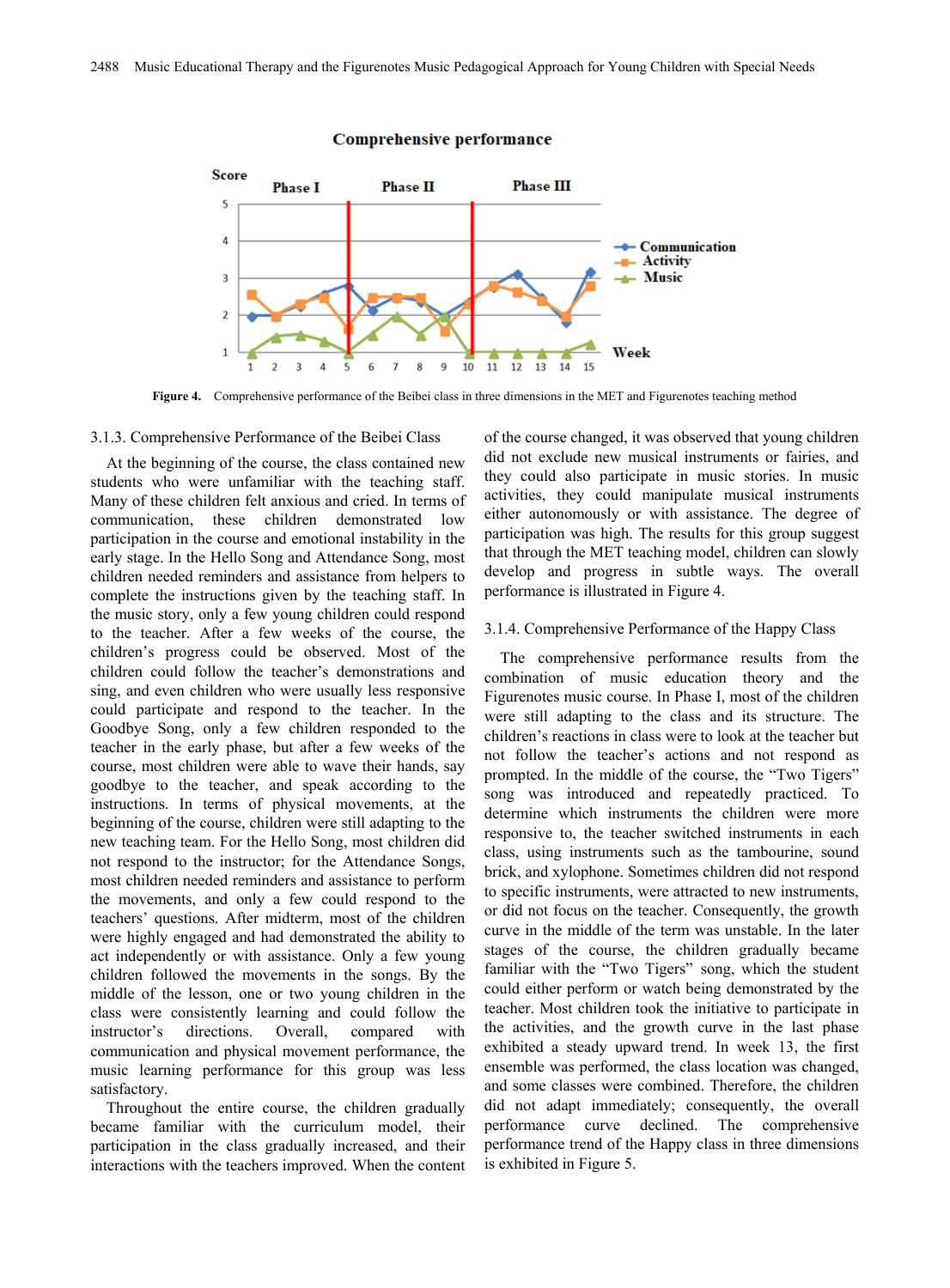

#### **Comprehensive performance**

**Figure 5.** Comprehensive performance of the Happy class in three dimensions in the MET and Figurenotes teaching method

**Comprehensive performance** 



**Figure 6.** Comprehensive performance of the Kiss class in three dimensions in the MET and Figurenotes teaching method

#### 3.1.5. Comprehensive performance of the Kiss class

At the beginning of the course, some new students were unfamiliar with the material and would cry or refuse to participate in class. After a few weeks, the children's emotions stabilized, and they could respond to the content of the course. In terms of communication, the children's emotional instability was evident at the beginning of the lesson. Even if the teacher suggested a response, the children did not repeat it. They only silently watched the teacher. New fairy stories were added in the middle of the course; by this time, the children had gradually become familiar with the storyline and could respond to more open questions such as "Where is the fairy hiding?" by speaking or pointing. In terms of physical movement, young children who had not been familiar with the lesson mode could not follow the directions of the instructor to perform actions. In the later stage, it was observed that the children could clap their hands quickly or slowly according to the instructions. Only a few children needed assistance. At music story time, in the beginning, children only concentrated on listening to the story to find the fairy songs by themselves. During music activity time, different musical instruments were singled out to demonstrate their proper use; when the instructor directed the performance, the children could also tap or use the instrument with the assistant's prompt. Initially, the children did not sing or

perform the actions, but by the middle of the lesson, children could clap or sing on their own. When the instructor gave new directions, the children could understand and follow them correctly. During the music activity, the children were unfamiliar with the songs and playing the instruments, and a few were reluctant to use the musical instruments. By the later phases, the children responded to the instructor's command to play the instruments. Young children with weaker ability could also hear the sound of the triangle, put an index finger on their mouths, and stop tapping. The children clearly achieved substantial progress in music learning.

The performance curve of the Kiss class exhibited a steady increase in Phase III, indicating that the children's performance in the latter part of the course had improved greatly. The MET course can indeed help young children improve the development of multiple abilities. The comprehensive performance trend of the Kiss class in three dimensions is shown in Figure 6.

#### **3.2. YunYun's Performance in Three Aspects**

#### 3.2.1. Communication ability

In the early part of the course, YunYun was still adapting to the new curriculum and the classmates in her new group, which prevented her from understanding and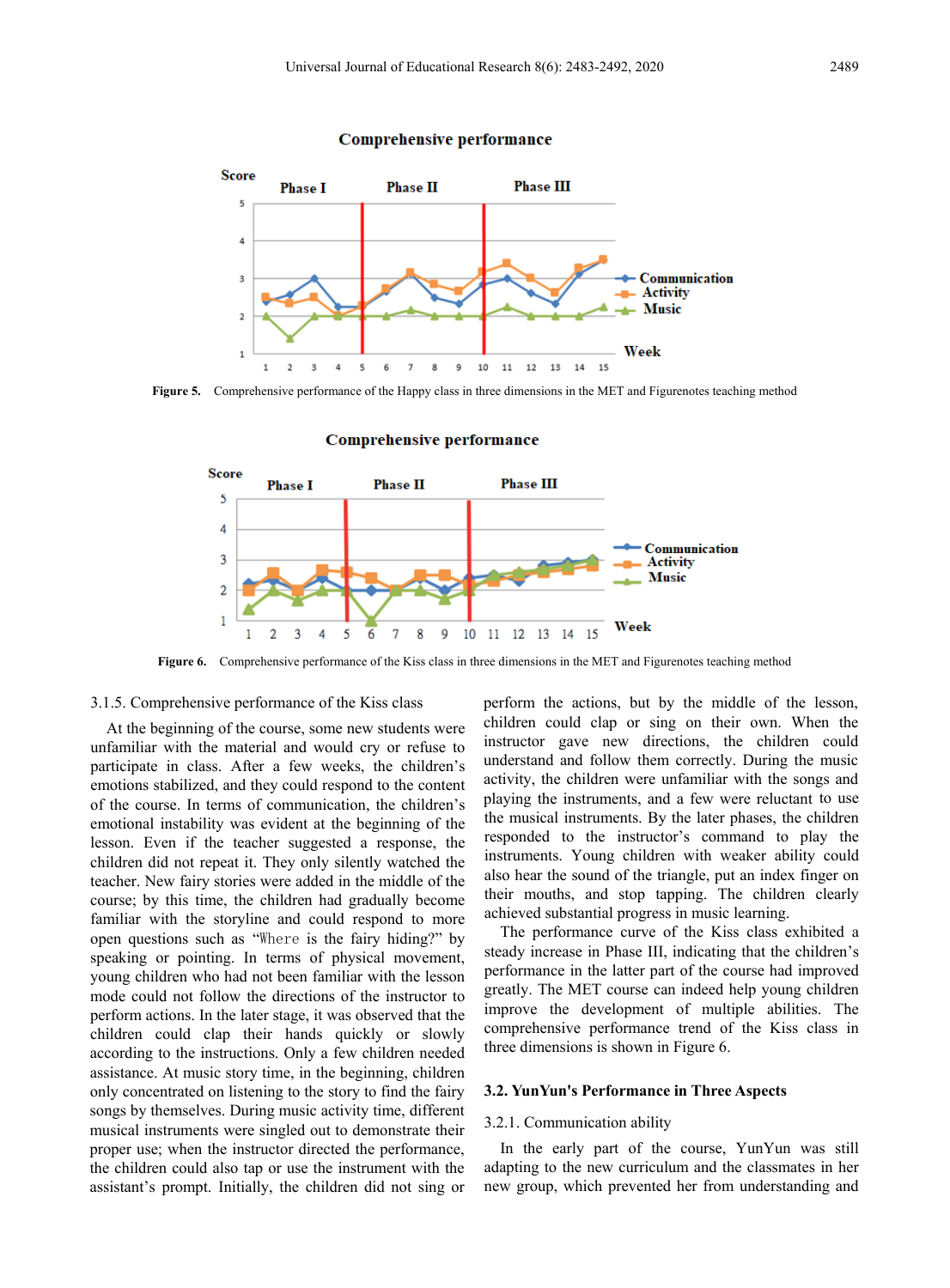keeping up with the teacher's instructions. However, when the instructor took the red fairy out and clapped with her, YunYun was able to give a "high-five" to the red fairy. In the Goodbye Song, when the instructor said goodbye to YunYun, she understood the instructions and waved to the instructor and said, "goodbye." In the middle of the course, YunYun gradually became familiar with the course content and began to respond to the instructors more actively. By the end of the course, YunYun was very familiar with the course content and could interact well with the instructors.

In week 15, when the instructor gave simultaneous clapping and stepping instructions, YunYun could understand and proactively respond to the instructor by making clapping and stepping motions; when the instructor signaled to be quiet, YunYun took the initiative to make a "shh" action in response; when the instructor gave singing and tapping instructions, Yun Yun could imitate the correct rhythm; when the teacher added spoken language, YunYun could understand and correctly repeat the lyrics. YunYun's increased communication ability with the MET and Figurenotes music teaching method is shown in Figure 7.





**Figure 7.** YunYun's communication ability with the MET and Figurenotes teaching method

#### 4.2.2. Activity performance

When the instructor asked YunYun to distinguish between red and black in the roll song of the first week, YunYun could understand the instructions and correctly distinguish between red and black and was able to ring the bell. By midterm, YunYun had gradually become familiar with the content of the course and began to actively respond to the instructor. However, in week 8, when a new musical instrument (piano) was added, because she was being exposed to this instrument for the first time, she could not respond correctly. By phase III, YunYun could actively complete the instructed actions and could follow the instructor to clap correctly. The trend in her participation is illustrated in Figure 8.



**YunYun's Activity Performance** 

**Figure 8.** YunYun's participation under the MET and Figurenotes teaching method

#### 4.2.3. Music performance

With YunYun's first exposure to the Figurenotes teaching method, she did not seem to understand or respond to prompts during the music activity. By the end of the first week, she could clap her hands in response to the instructor but she could not correctly imitate the instructor's clapping. By the sixth week, when the instructor sang the "Hello Song," YunYun could sing along. During the music story, when the instructor gave the command to imitate and flap, YunYun could not correctly imitate the teacher's flapping or clapping of the rhythm, but she could repeat a mantra. When the instructor gave "Do" and "Sol" commands, YunYun was unable to imitate the instructor to sing the rhythm correctly. During the music activities in the later stages of the course, YunYun could sing" Two Tigers" with the instructor, and she could also sing the Goodbye Song. When the instructor directed her, YunYun could play the metallophone correctly, and when the instructor gave instructions for body movements (shaking), YunYun also could understand and shake her body in response. YunYun no longer needed the instructor to remind her how to play the metallophone actively and correctly. The trend in her music learning performance is displayed in Figure 9.

#### **Score Phase** I **Phase II Phase III**  $\overline{a}$  $\overline{3}$  $\overline{2}$  $\overline{1}$ Week  $\begin{matrix} 10& 11& 12& 13 \end{matrix}$  $\overline{\mathbf{5}}$ 9 14  $15$

#### **YunYun's Music Performance**

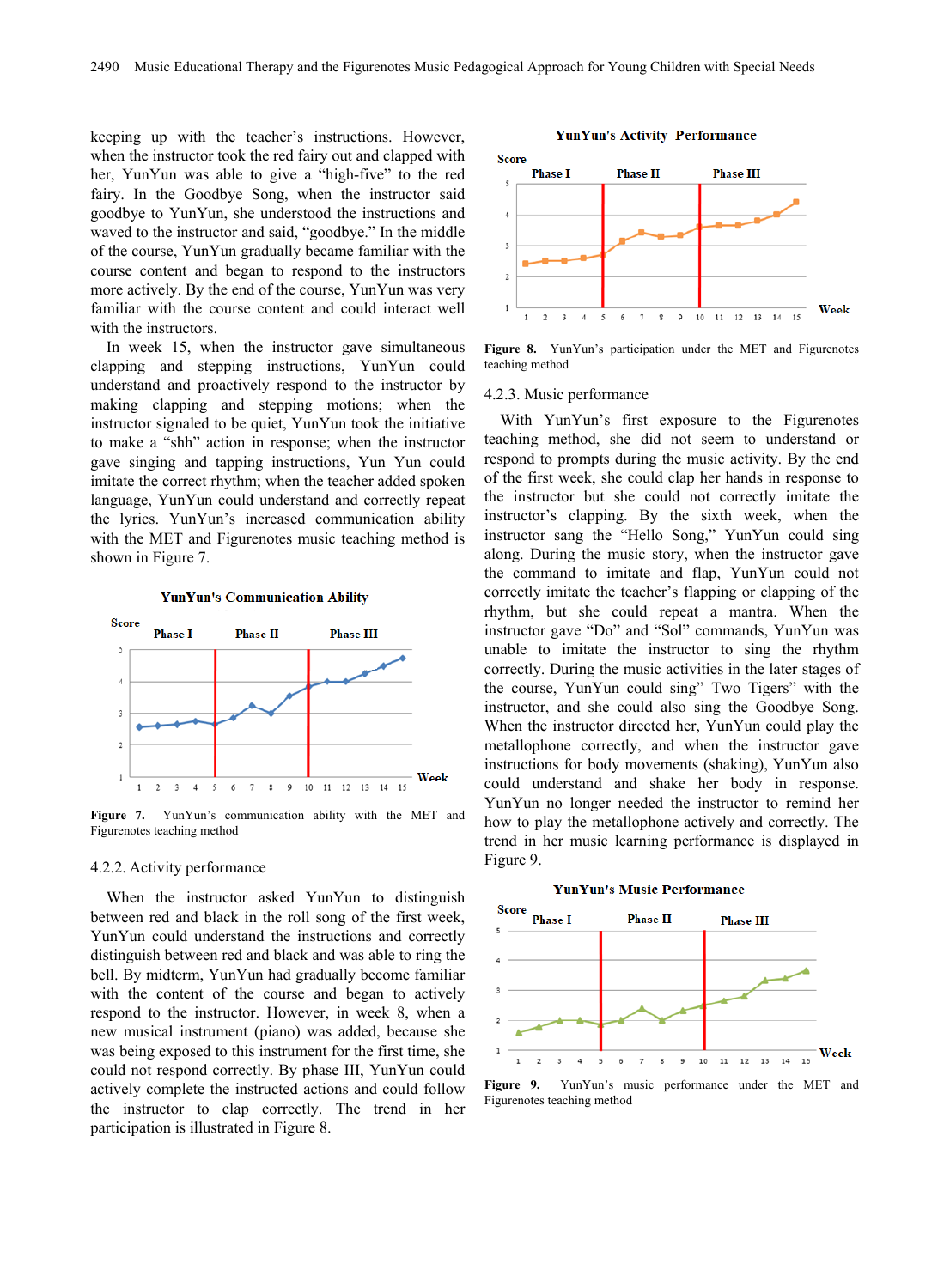## **4. Discussion**

Like all children, young children with special needs should have the opportunity to listen to music, sing, and play simple instruments in the classroom [13]. MET and Figurenotes teaching strategies were combined in the present study to introduce music to children aged 1–6 years with special needs with the aim of promoting their physical and mental development through music. The physical movements of children with multiple disabilities in learning activities were significantly affected by physical impairment [14]. The results of this study revealed that young children with special needs were interested in music and that overall, after approximately six lessons (30 minutes per lesson), most young children could interact with each other and with the instructors after attending music lessons. Their communication ability, physical activity, and music experience all tended to grow. The findings of this study corroborate arguments presented in related research.

Color was used in the present study to guide the music learning of young children according to Figurenotes, which was developed by Kaarlo Uusitalo in 1996 and 2011. The method was first used in music therapy with the main objective of developing a simple notation to allow immediate enjoyment during the first lesson. YunYun's case results reinforce the effectiveness of the approach. Although she was older than the other students and the severity of her impairment was relatively low, she made remarkable progress after receiving music education based on the Figurenotes teaching method. One child in the Rainbow class had relatively severe impairments but exhibited a clear improvement trend by the end of the course (Phase III). The Figurenotes teaching method was clearly of great help to young children with special needs. [15] studied the effect of applying the Figurenotes method to teach young children with special needs and found that in the bodily-kinesthetic domain, Figurenotes aided the development of motor coordination. It also enhanced the students' self-esteem and motivation through positive learning experiences. At the interpersonal level, the Figurenotes method provided substantial opportunities for group activities. Figurenotes seemed to make learning easier and provided teachers with richer opportunities. The positive results of this experimental teaching study are consistent with previous research findings.

Among young children with special needs, their willingness to learn and motivation can increase through multisensory visual, auditory, and tactile stimulation [16, 17]. Young children with multiple disorders encounter more setbacks and stress due to their physical and functional deficits and activity restrictions, which can create challenges in learning and adaptation. This study was based on MET activities combined with the Figurenotes teaching method, which helped young children with multiple disabilities to learn in a natural

context with multisensory stimulation.

## **5. Conclusions**

In summary, the use of MET and the Figurenotes teaching method demonstrated meaningful and positive effects as a therapy for children with special needs. This teaching method may be suitable not only for children but also adults; moreover, it also demonstrates potential as an effective therapy and teaching device for young children with special needs. It is expected that the results of this study will be used by special education researchers and workers in the future to provide a different kind of education and treatment for children with special needs.

## **REFERENCES**

- [1] Lee, L. Music, a wonderful window for young children's learning. *The Learning Teacher Magazine, 2012, 3* (2), 6-7.
- [2] WFMT. *What is music therapy?* Retrived from https://www.wfmt.info/wfmt-new-home/about-wfmt/. 2011.
- [3] Storr, A. *Music and the mind*. London: Harper Collins. 1997.
- [4] Schwartz, E. *Music therapy, and early childhood: A developmental approach*. Gilsum, NH: Barcelona Publishers.2008.
- [5] Schulberg, C.H. *The music therapy sourcebook: A collection of activities categorized and analyzed*. NY: Human Sciences Press.1986.
- [6] Thompson, K. Music for every child: Education of handicapped learners. *Music Educators Journal, 1982, 68*(8), 25-28.
- [7] Gfeller, K. Musical components and styles preferred by young adults for aerobic fitness activities. *Journal of Music Therapy, 2008, 25*(1), 28-43.
- [8] McCord, K. A., & Lee, L. C. *Using music technology with young children with autism: Two case studies*. Paper presented at the 18th ISME Commission Seminar on Music in Special Education, Music Therapy, and Music Medicine, Thessaloniki, Greece.2012.
- [9] Kaikkonen, M., & Kivijärvi, S. Interaction creates learning: Engaging learners with special educational needs through Orff-Schulwerk. *Approaches: Music Therapy & Special Music Education, 2013, 5*(2), 132–137.
- [10] Kivijärvi, S. Project disabled people as musicians: A systemic approach. *Procedia-Social and Behavioral Sciences, 2012, 45*, 416–427.
- [11] Laes, T., & Westerlund, H. Performing disability in music teacher education: Moving beyond inclusion through expanded professionalism. *International Journal of Music Education*, *2017,* 1–13.